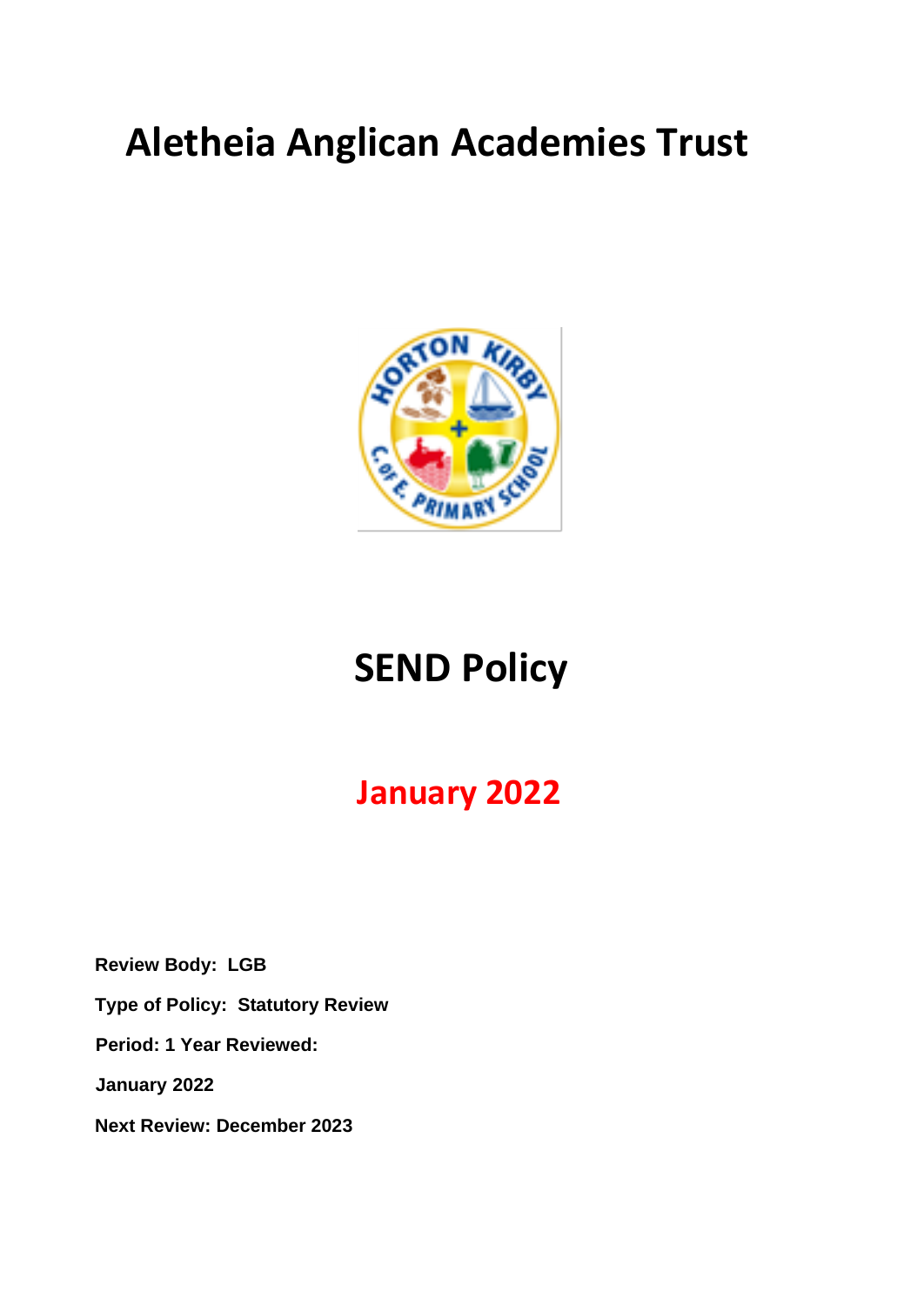### **1. Introduction**

This policy is written in line with the requirements of:

- Children and Families Act 2014
- SEND Code of Practice 2015
- SI 2014 1530 SENs and Disability Regulations 2014
	- Part 3 Duties on Schools SENDs Co-ordinators
	- Schedule 1 regulation 51– Information to be included in the SEND information report
	- Schedule 2 regulation 53 Information to be published by a local authority in its local offer
- Equality Act 2010
- Schools Admissions Code, DfE 1 Feb 2012
- SI 2012 1124 The School Information (England) (Amendment) Regulations 2012
- SI 2013 758 The School Information (England) (Amendment) Regulations 2013

This policy should be read in conjunction with the following school policies: Behaviour Management, Equality, Accessibility, Child protection and Complaints.

This policy was developed with the teaching staff, including teaching assistants, members of the Governing Body and parents. The policy will be reviewed annually.

### **2. Definition of SEND**

A child or young person has SEND if they have a learning difficulty or disability which calls for special educational provision to be made for him or her. A child of compulsory school age or a young person has a learning difficulty if he or she has a:

- significantly greater difficulty in learning than the majority of others of the same age; or
- disability which prevents or hinders him or her from making use of facilities of a kind generally provided for others of the same age in mainstream schools or mainstream post-16 institutions *SEND Code of Practice (2015, p 15)*

### **3. Definition of Disability**

Many children and young people who have SEN may also have a disability under the Equality Act 2010 that is '…a physical or mental impairment which has a long-term and substantial adverse effect on their ability to carry out normal day-to-day activities'. This definition provides a relatively low threshold and includes more children than many realise: 'long-term' is defined as 'a year or more' and 'substantial' is defined as 'more than minor or trivial' *SEND Code of Practice (2015, p16)*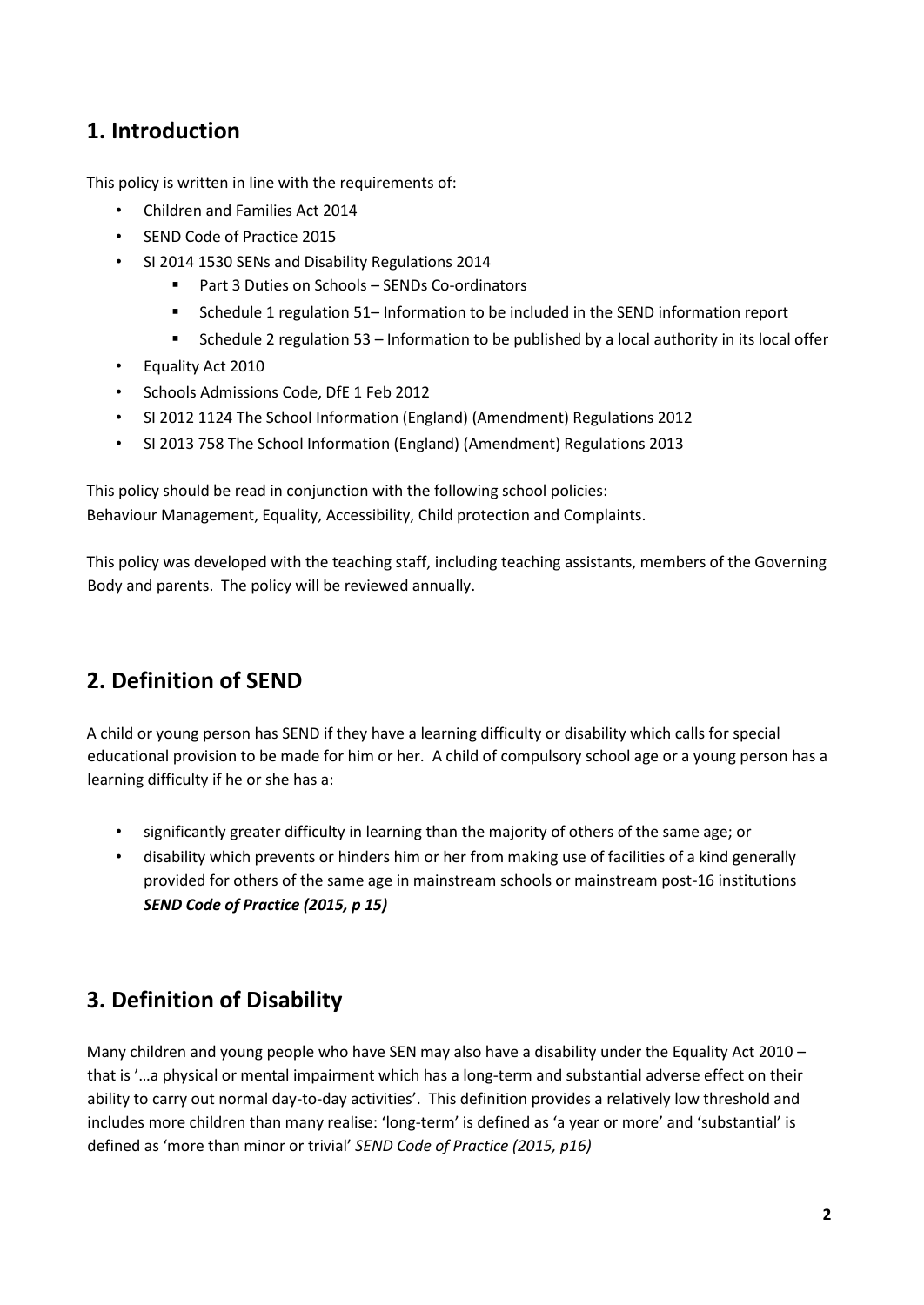### **4. SEND provision at Horton Kirby**

At Horton Kirby Church of England Primary we can make provision for every kind of frequently occurring SEND without an Education, Health and Care Plan - for instance dyslexia, dyspraxia, speech and language needs, ASD, ADHD, learning difficulties and social and emotional difficulties. There are other kinds of SEND which do not occur as frequently and with which the school is less familiar, but we can access training and advice so that these kinds of needs can be met.

The school also currently meets the needs of children with an Education, Health and Care plan relating to Communication and Interaction needs. Decisions on the admission of children with an Education, Health and Care plan are made by the Local Authority.

The admission arrangements for children without an Education, Health and Care Plan do not discriminate against or disadvantage disabled children or those with SEN.

### **5. Identification and assessment of children with SEND**

At Horton Kirby Church of England Primary we monitor the progress of all children 3 times a year to review their academic progress. We also use a range of assessments with all the children at various points e.g. Y1 phonics screening, speech link, language link, reading age and gross motor skills.

Where progress is not sufficient, even if a SEND has not been identified, we put in place extra support to enable the child to catch up. Examples of extra support are same day interventions, pre and post teaching, Precision Teaching, speech and language support, fine and gross motor skills support such as Clever Fingers and BEAM.

Some children may continue to make inadequate progress, despite high-quality teaching targeted at their areas of weakness. For these children, and in consultation with parents, we will use a range assessment tools to determine the barriers to learning. At Horton Kirby Church of England Primary we are experienced in using the following assessment tools: Dyslexia Portfolio, Sound Linkage, Visual stress, BPVS, Speech Link, Language Link, Language For Thinking, Sandwell Maths, BEAM and Boxall Profile . As well as this we have access to the Specialist Teaching and Learning service via Lift how may have their own assessment materials.

The purpose of these more detailed assessments is to understand what additional resources and different approaches are required to enable the child to make better progress. These will be shared with parents and put into a SEND personalised plan which is reviewed and revised regularly. At this point we will have identified that the child has a SEND because the school is making special educational provision which is additional and different to what is normally available.

If the child is able to make good progress using this additional and different resource (but would not be able to maintain this good progress without it) we will continue to identify the child as having a SEND. If the child is able to maintain good progress without the additional and different resources he or she will not be identified with SEND. When there is any change in identification of SEND parents will be notified.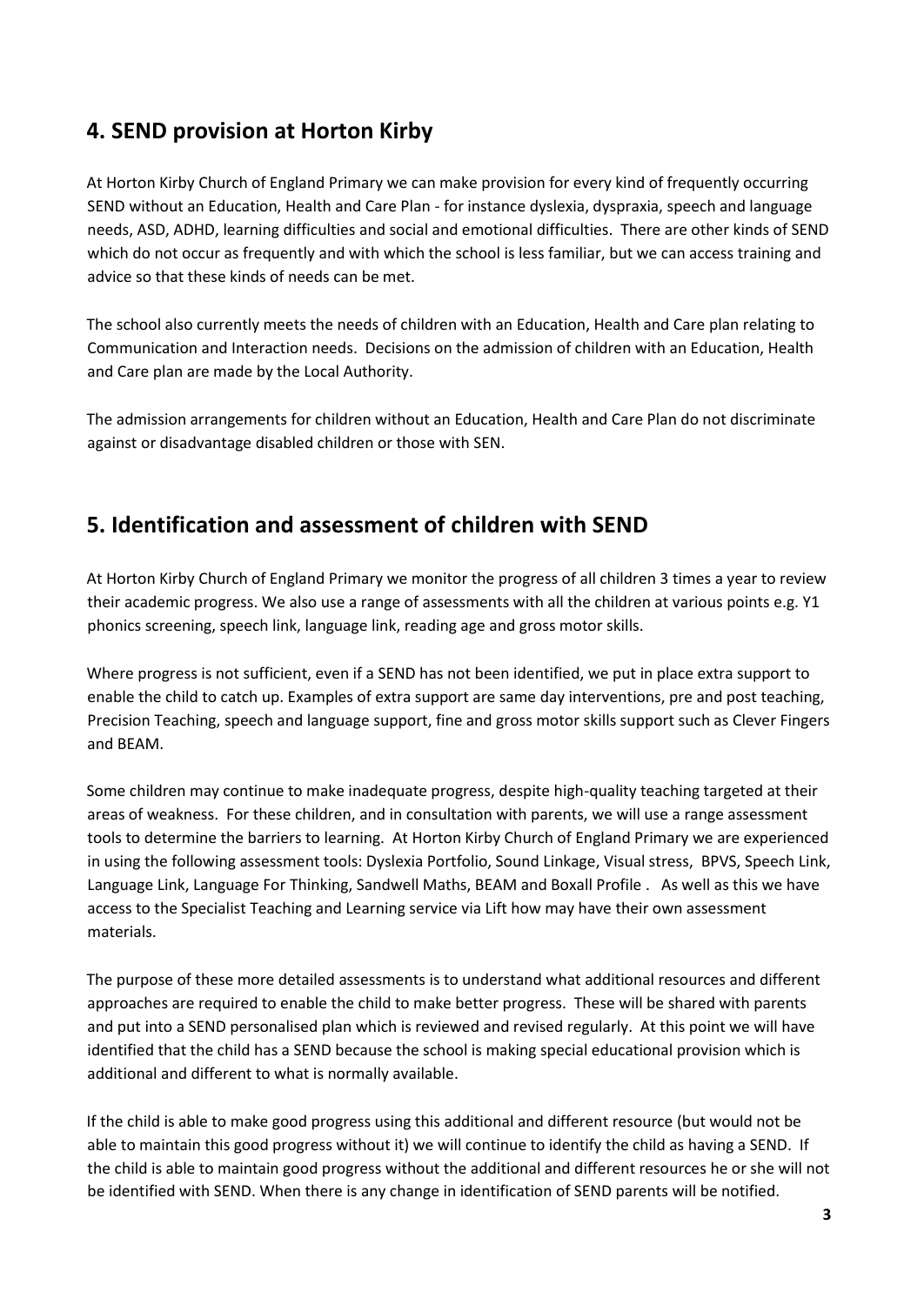We ensure that all teachers and support staff who work with the child are aware of the support to be provided and the teaching approaches to be used.

### **6. Provision for children with SEND**

#### *6.1 How the school evaluates the effectiveness of its provision for children with SEND*

Each review of the SEND personalised plan will be informed by the views of the child, parents and class/subject teachers and the assessment information from teachers which will show whether adequate progress is being made.

The *SEND Code of Practice (2015, 6.17)* describes inadequate progress thus:

- Is significantly slower than that of their peers starting from the same baseline
- Fails to match or better the child's previous rate of progress
- Fails to close the attainment gap between rate of progress
- Widens the attainment gap

#### *6.2 Arrangements for assessing and reviewing progress of children with SEND*

Parents of all children identified as having SEND will have the opportunity to meet the child's class teacher/SENCO at least three times per year. For children with an Education, Health and Care Plan there will be a formal annual review of the provision made for the child, which, wherever possible, will also include other agencies involved with the child and which will enable an evaluation of the effectiveness of the special provision. The collation of all annual review evaluations of effectiveness will be reported to the governing body.

Every child in the school has their progress tracked 3 times per year. In addition to this, children with SEND may have more frequent assessments of reading age, spelling age etc. Using these it will be possible to see if children are increasing their level of skills in key areas.

If these assessments do not show adequate progress is being made the SEND personalised plan will be reviewed and adjusted.

#### *6.3. Approach to teaching children with SEND*

High quality teaching, differentiated for individual children, is the first step in responding to children who have or may have SEND. Additional intervention and support cannot compensate for a lack of good quality teaching. Schools should regularly and carefully review the quality of teaching for all children, including those at risk of underachievement. This includes reviewing and, where necessary, improving, teachers' understanding of strategies to identify and support vulnerable children and their knowledge of the SEND most frequently encountered

#### *SEND Code of Practice (2015, 6.37)*

At Horton Kirby Church of England Primary the quality of teaching was judged to be 'Good' in our last Ofsted inspection and the school is working closely with the Trust to maintain and improve this.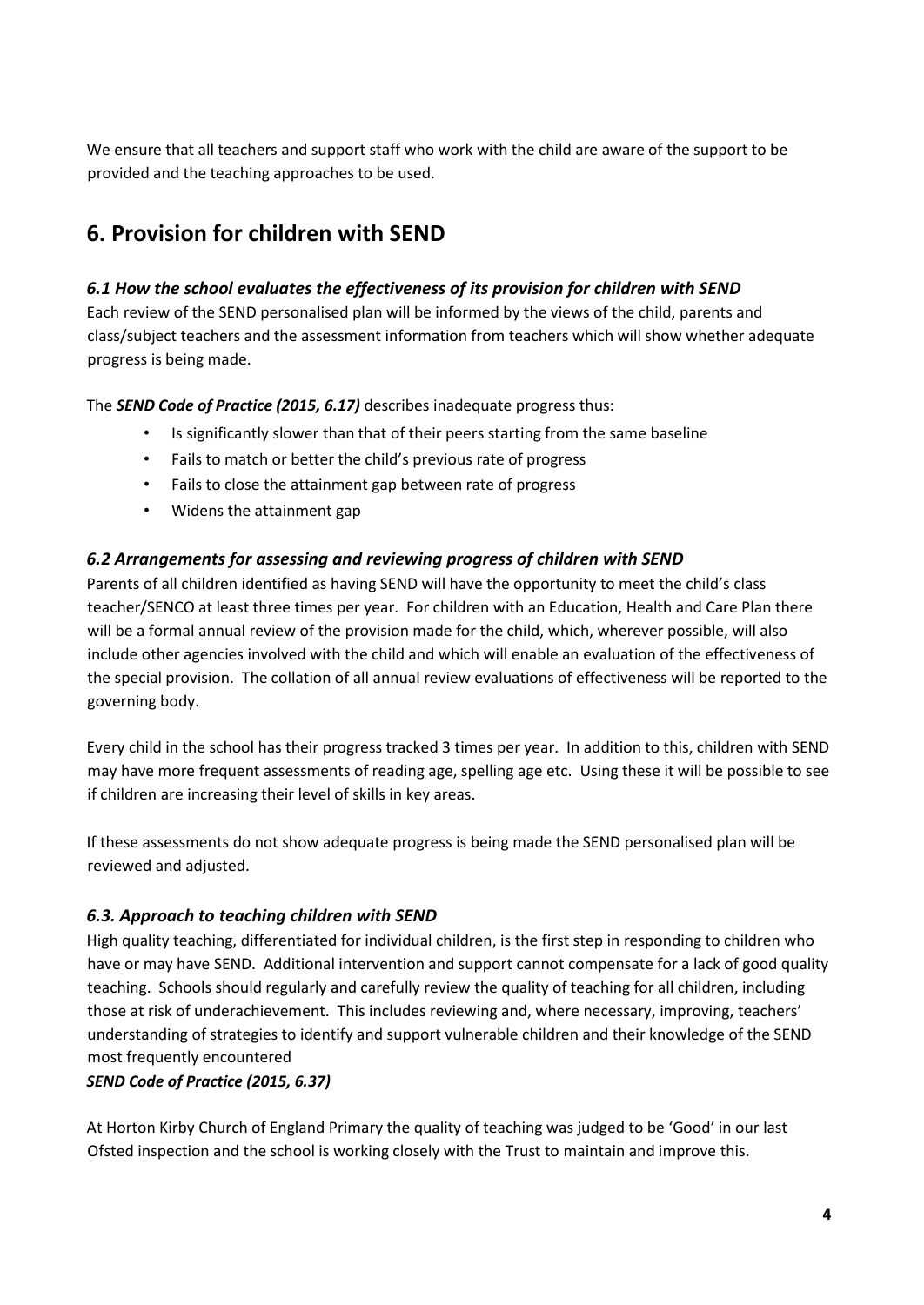We follow the Mainstream Core Standards advice developed by Kent County Council to ensure that our teaching conforms to best practice.

In meeting the Mainstream Core Standards the school employs some additional teaching approaches, as advised by internal and external assessments e.g. one to one interventions, group interventions, same day interventions, pre-teaching, SEND augmented support assistants and classroom assistants. These are delivered through the funding provided to the school as 'notional SEN funding'

#### *6.4. How the school adapts the curriculum and learning environment for children with SEND*

At Horton Kirby Church of England Primary we follow the advice in the Mainstream Core Standards on how to adapt the curriculum and the learning environment for children with SEND. We also incorporate the advice provided as a result of assessments, both internal and external, and the strategies described in Education, Health and Care Plans.

As part of our requirement to keep the appropriateness of our curriculum and learning environment under review the staff have recently made the following improvements as part of the school's accessibility planning: an exciting topic based curriculum and relevant staff training including ASD , Team teach, Sensory Circuits, BEAM, Colourful semantics, Speech and language.

#### *6.5. Additional support for learning that is available to children with SEND*

As part of our budget we receive 'notional SEN funding'. This funding is used to ensure that the quality of teaching is good in the school and that there are sufficient resources to deploy additional and different teaching for children requiring SEND support. The amount of support required for each child to make good progress will be different in each case and is discussed at SEND and Pupil Progress Meetings. In very few cases a very high level of resource is required. The funding arrangements require schools to provide up to £6000 per year of resource for children with high needs, and above that amount the Local Authority should provide top up to the school. In these cases the SENCO will apply to Kent for High Needs Funding.

#### *6.6 Enabling children with SEND to engage in activities of the school (including physical activities) together with children who do not have SEND*

All clubs, trips and activities offered to children at Horton Kirby Church of England Primary are available to children with SEND either with or without an Education, Health and Care Plan. Where it is necessary, the school will use the resources available to it to provide additional adult support to enable the safe participation of the child in the activity.

#### *6.7 Support available for improving the emotional and social development of children with SEND*

At Horton Kirby Church of England Primary we understand that an important feature of the school is to enable all children to develop emotional resilience and social skills through a variety of means, for instance, our PSHE curriculum, quiet areas at play time and lunch time and indirectly with every conversation adults have with children throughout the day.

For some children with the most need for help in this area we also can provide the following e.g. social skills groups, personalised work stations, sensory room, additional quiet or time out areas, visual resources, Lego Therapy, access to counsellors, mentor time with a member of staff, external referral to Kent Health Team or CHYPMHS.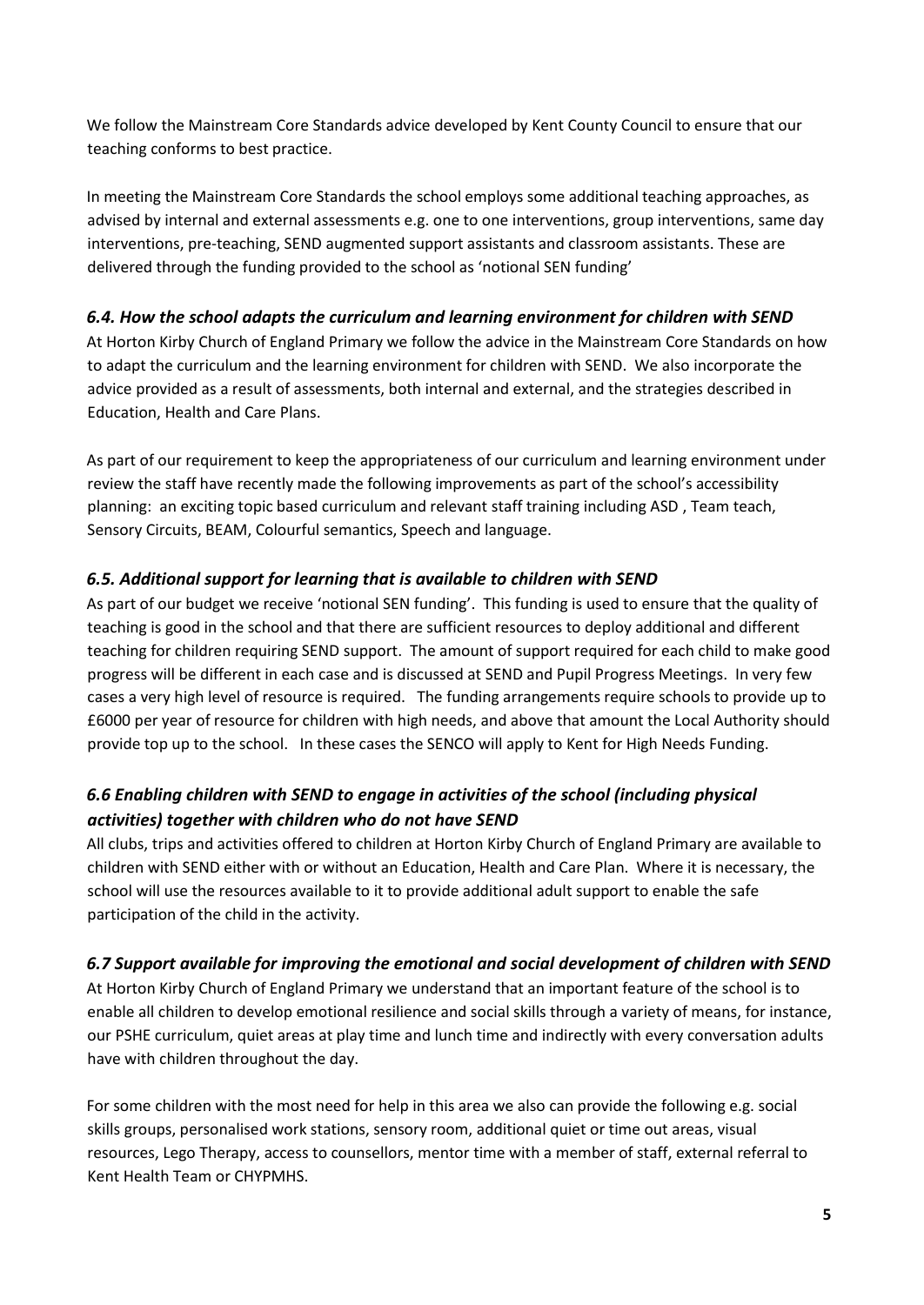Children in the early stages of emotional and social development because of their SEND will be supported to enable them to develop and mature appropriately.

#### *6.8 Support for children with SEND during the coronavirus (COVID-19) outbreak.*

At Horton Kirby Church of England Primary we respond to all Government guidelines and temporary changes to special educational needs and disability legislation during the coronavirus (COVID-19) outbreak. During the partial closure of schools, risk assessments were undertaken for children with EHCPs and children were invited into school. Places for children at SEN support level were considered on a case by case basis taking all relevant factors in to account. For those children who did not come into school additional support continued remotely where possible. In the event of further restrictions on schools these procedures will be re-introduced.

### **7. SEND Co-ordinator (SENDCo)**

The SENDCo at Horton Kirby Church of England Primary is Mrs Jan Lawrence who is a qualified teacher. She works in school four days a week and can be contacted by email lawrencej@Horton [Kirby.kent.sch.uk.](mailto:senco@rosherville.kent.sch.uk)

### **8. Expertise and training of staff in relation to children with SEND and how specialist expertise is secured**

All teachers and teaching assistants have had the following awareness training: Safeguarding, SEND overview, ASD, ADHD, Anxiety based school refusal, Bereavement, coloured blindness as well as speech and language. In addition, enhanced and specialist training has been undertaken by specific staff in: social stories, BEAM, Sensory Circuits, colourful semantics, incredible 5 point scale, shadow reading, Understanding Autism, Asperger's and ADHD, Dyslexia, PDA, Selective Mutism, Team Teach.

Where a training need is identified beyond this we will find a provider who is able to deliver it. Examples of training providers we can approach are, Educational Psychologist, Specialist Teaching Service, Speech and language therapist, occupational therapists, physiotherapists etc. The cost of training is covered by the notional SEN funding.

## **9. How equipment and facilities to support children with SEND is secured**

Where external advisers recommend the use of equipment or facilities which the school does not have, we will purchase it using the notional SEN funding, or seek it by loan. For highly specialist communication equipment the school will seek the advice of the KCC Communication and Assistive Technology team.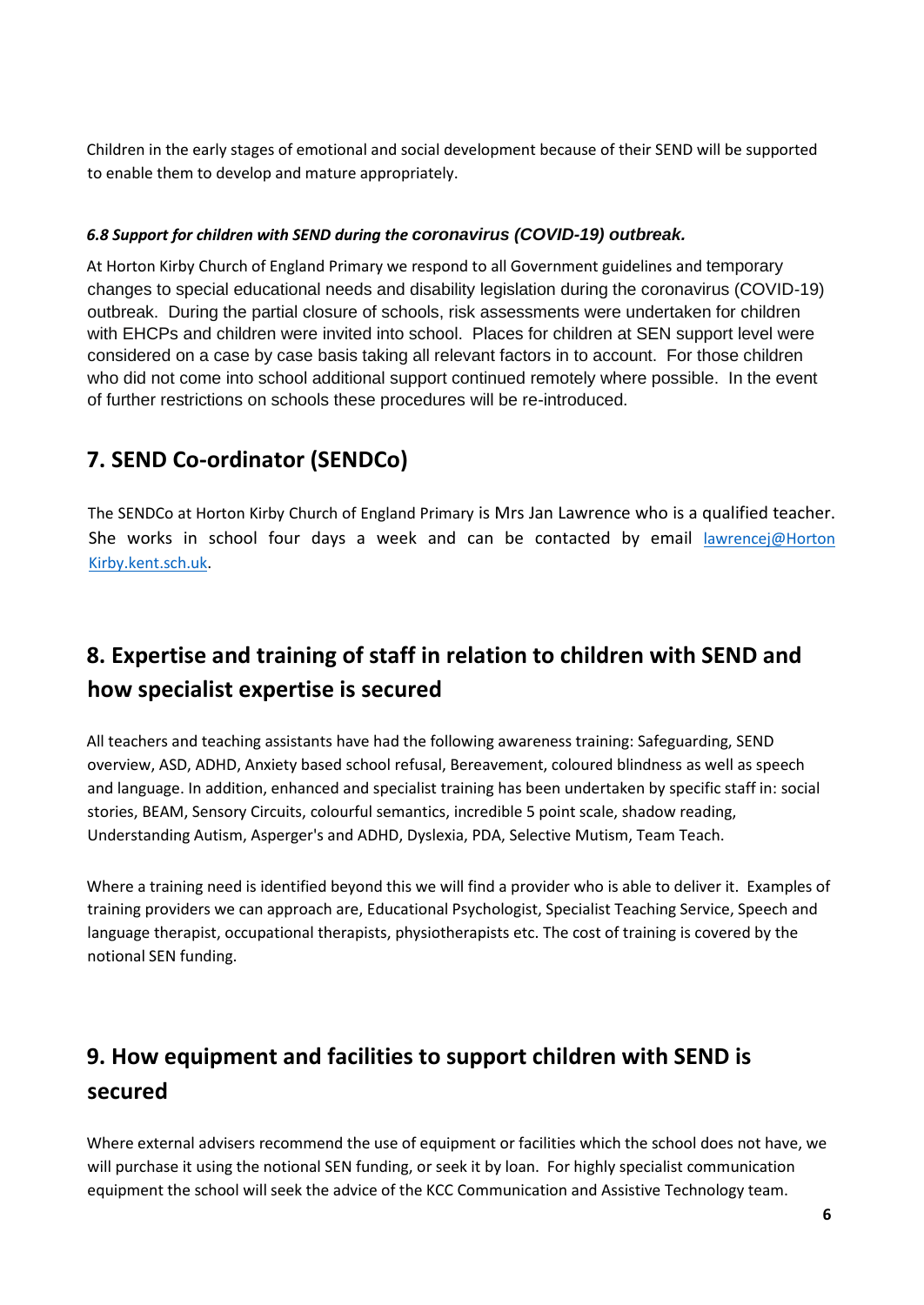## **10. Consulting children with SEND and their parents - involving them in their provision and education**

All parents of children at Horton Kirby Church of England Primary are invited to discuss the progress of their children twice a year and receive a written report once a year. In addition we are happy to arrange meetings outside these times. As part of our normal teaching arrangements, all children will access some additional teaching support to help them catch-up if progress indicates that this is necessary; this will not imply that the child has SEND. All such provision will be recorded, tracked and evaluated by Class Teachers.

If, following this, improvements in progress are not seen, we will contact parents to discuss the use of internal or external assessments which will help us to address these needs better. We then continue with the graduated approach – a four-part cycle of assess, plan, do, review. From this point onwards the child will be identified as having SEND because special educational provision is being made. Parents will be formally informed of this. Children with SEND will have their provision recorded, tracked and evaluated on a personalised plan.

When a child has been identified to have SEND because special educational provision is being made for him or her, the child will be consulted about and involved in the arrangements made for them as part of person-centred planning. Parents will also be actively supported to contribute to assessment, planning and review. Parents are likely to play a more significant role in the childhood years with the young person taking more responsibility and acting with greater independence in later years.

# **11. Treatment of complaints from parents of children with SEND concerning the provision made at the school**

The normal arrangements for the treatment of complaints at Horton Kirby Church of England Primary are used for complaints about provision made for SEND. We encourage parents to discuss their concerns with the class teacher, SENDCO or Headteacher to resolve the issue before making the complaint formal to the Chair of the governing body.

If the complaint is not resolved after it has been considered by the governing body, then a disagreement resolution service or mediation service can be contracted. If it remains unresolved after this, the complainant can appeal to the First–tier Tribunal (SEN and Disability), if the case refers to disability discrimination, or to the Secretary of State for all other cases. There are some circumstances, usually for children who have an EHCP where there is a statutory right for parents to appeal against a decision of the Local Authority. Complaints which fall within this category cannot be investigated by the school.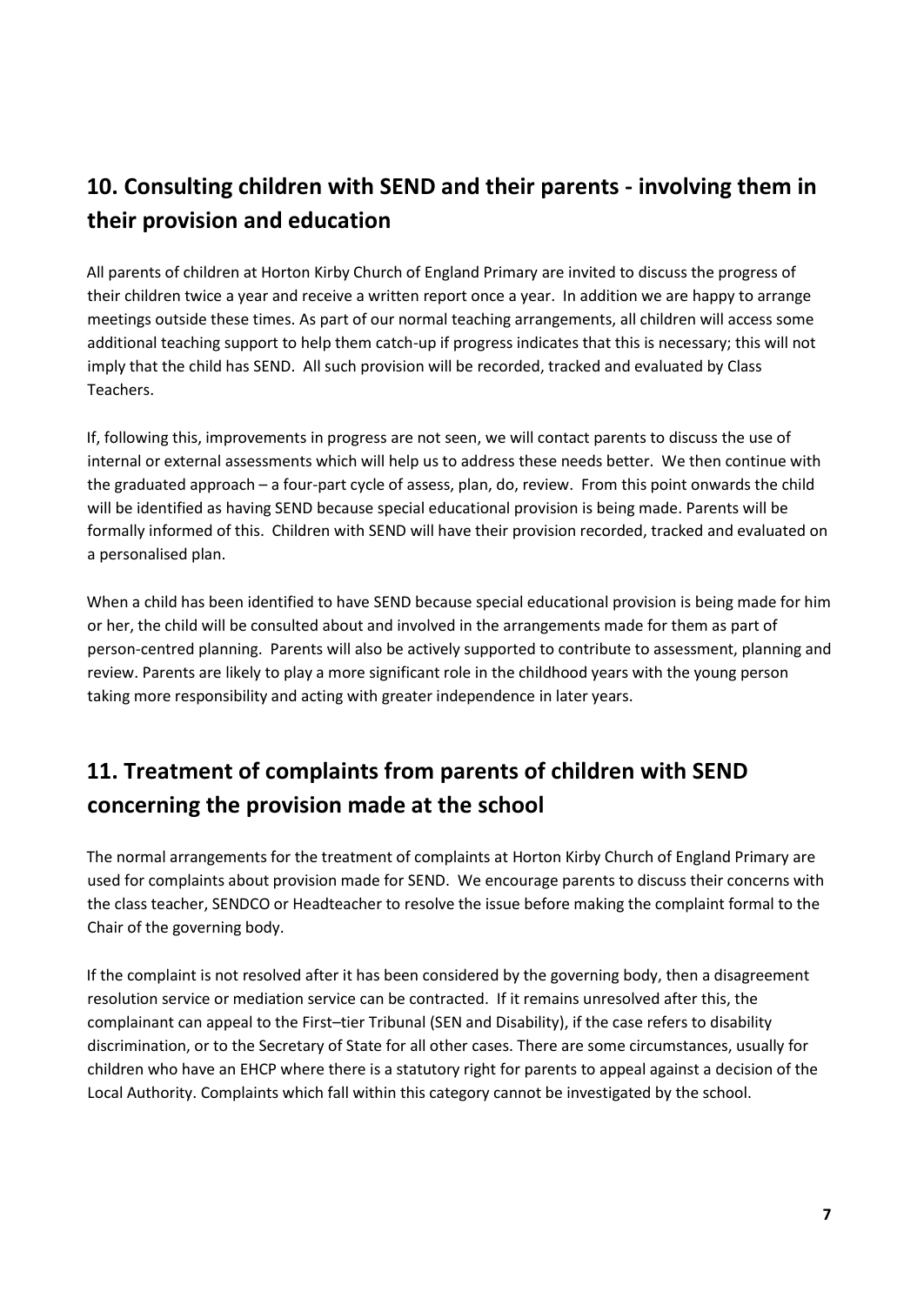## **12. Involvement of other bodies in meeting the needs of children with SEND and supporting the families of such children**

The school have engaged with the following bodies:-

- Free membership of Local Inclusion Forum Team (LIFT) for access to specialist teaching and learning service
- Access to the School Health Team and Kent Health Needs
- A Service Level Agreement with the speech and language service
- Access to the Early Help services
- Access to Occupational Therapy and Physiotherapy Services and speech and Language Service for children with a requirement for direct therapy or advice
- Ability to make ad hoc requests for advice from the Communication and Assistive Technology Team
- Membership of professional networks for SENDCOs e.g. NAS, SENDCO forum, NASEN etc.

### **13. Contact details of support services for the parents of children with SEND**

Information Advice and Support Kent (IASK) provides a free and confidential, information, advice and support service, for parents of a disabled child or child with SENDs and to children and young people up to age 25 who have a SEN or disability.

Trained staff can provide impartial legally based information and support on educational matters relating to SENs and disabilities, including health and social care. The aim is to empower parents, children and young people to fully participate in discussions and make informed choices and decisions and to feel confident to express their views and wishes about education and future aspirations.

They can be contacted on:

**Helpline:** 03000 41 30 00, available Monday to Friday, 9am to 5pm

**Email:** [iask@kent.gov.uk](mailto:iask@kent.gov.uk)

**Address:** [Shepway Centre, Oxford Road, Maidstone, ME15 8AW](https://goo.gl/maps/bicyZxS4U52mCfQp8)

**Telephone:** 03000 413 000

**Web site:** [www.kent.gov.uk/iask](http://www.kent.gov.uk/iask)